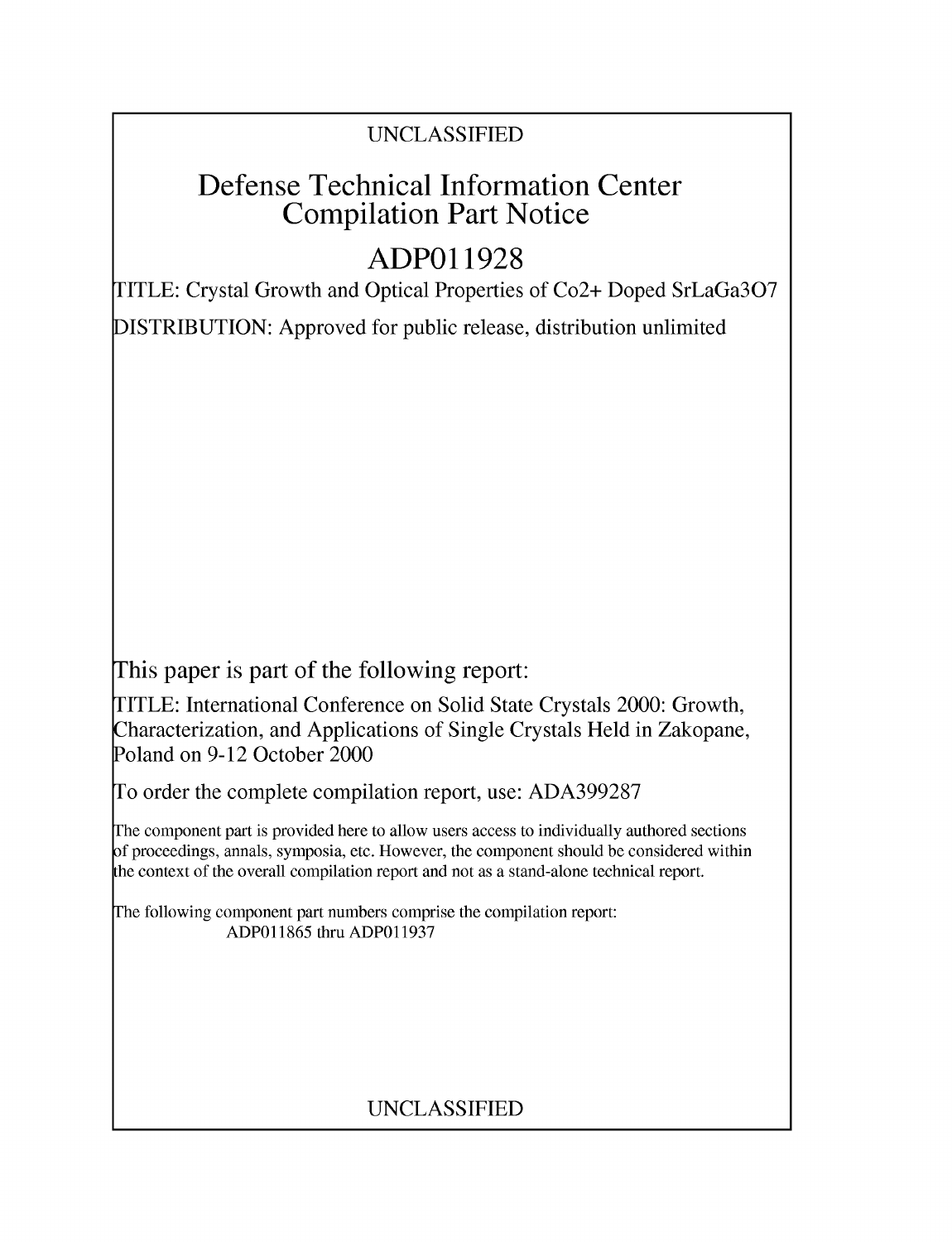# Crystal growth and optical properties of  $Co^{2+}$  doped SrLaGa<sub>3</sub>O<sub>7</sub>

S.M. Kaczmarek<sup>a</sup> M. Grinberg<sup>b</sup> M. Berkowski<sup>c</sup> P. Aleshkevych<sup>c</sup> J. Fink-Finowicki<sup>c</sup> H. Szymczak<sup>c</sup>

<sup>a</sup> Institute of Optoelectronics, Military University of Technology, 2 Kalisky Str., 00-908 Warsaw, Poland

<sup>b</sup> Institute of Experimental Physics, University of Gdańsk, Wita Stwosza 57, 80-952 Gdańsk, Poland<br><sup>c</sup> Institute of Physics, Polish Academy of Sciences, 32/46 Lotników 32/46 Str., 02-668 Warsaw, Poland

# ABSTRACT

Cobalt doped SrLaGa<sub>3</sub>O<sub>7</sub> single crystals have been grown by the Czochralski method in a nitrogen atmosphere and by a floating zone method with optical heating in air. Starting concentrations of Co in the melt were: 0.15, 0.3, 2 and 3 mol.% with respect to Ga by the Czochralski method whereas 2 and 4 mol.% by the floating zone method. We have presented absorption spectra as well as EPR spectra related to octahedrally coordinated  $Co^{2+}$  ion in SrLaGa<sub>3</sub>O<sub>7</sub>. It show EPR spectra with a spin of  $S=1/2$ ,  $g_{\parallel}=2.26\pm0.04$ ,  $g_{\perp}=4.7\pm0.2$  and tree different octahedral positions in SLGO lattice.

Keywords: crystal growth, Electron Spin Resonance, absorption spectra, gallate crystals, thermal annealing.

# 1. **INTRODUCTION**

 $SrLaGa<sub>3</sub>O<sub>7</sub>$  (SLGO) belongs to the family of binary gallates of alkaline and rare earth metals. Crystal of these compounds have the tetragonal gehlenite (Ca<sub>2</sub>AS1<sub>2</sub>SiO<sub>7</sub>) structure (space group: P-42<sub>1</sub>m<sub>1</sub>, D<sup>3</sup><sub>2d</sub>). Unit cell parameters of SLGO crystals are:  $a = 0.8058$  nm and  $c = 0.5333$  nm <sup>1</sup>.

Single crystals of gehlenites such as BaLaGa<sub>3</sub>O<sub>7</sub> (BLGO)<sup>1</sup>, SrLaGa<sub>3</sub>O<sub>7</sub> (SLGO)<sup>2,3</sup> and SrGdGa<sub>3</sub>O<sub>7</sub> (SGGO) were manufactured for potential laser and display applications as matrix materials. They were doped with neodymium <sup>4</sup> praseodymium <sup>5</sup> and chromium <sup>6</sup>. Although SLGO crystals doped with various rare-earth ions have been investigated <sup>2-5, 7-9</sup>, there is no detailed report on the optical properties of SLGO doped with  $Co<sup>2+</sup>$  ions.

In the present paper the behaviour of Co ion intentionally introduced into the crystal lattice is investigated by means of optical and EPR techniques.

### 2. EXPERIMENTAL

## 2.1. Single crystal growth of  $SLGO:Co<sup>2+</sup>$

Single crystals of SrLaGa<sub>3</sub>O<sub>7</sub> doped with cobalt (SLGO:Co) have been grown using the Czochralski method in a nitroger atmosphere and the floating zone method with optical heating in air. Starting compositions of **SLGO** matrix slightly differ (about 0.8 mol.%) from the stoichiometric one in the direction to  $SrGa<sub>2</sub>O<sub>4</sub>$  rich. Starting concentrations of Co in the melt -were: 0.15, 0.3, 2 and 3 mol.% with respect to Ga in the Czochralski method whereas 2 and 4 mol.% in the floating zone method. The floating zone method was employed in order to determine the maximum dopant concentration at which obtained crystals are still transparent. Since the crystal obtained by the floating zone method from the melt containing 4 mol.% of Co was nontransparent, we decided to limit the dopant concentration for the Czochralski method to 3 mol.%.

Single crystals obtained by the Czochralski method were pulled from a 40 mm diameter iridium crucible in nitrogen atmosphere containing 1 vol.% of oxygen in the <001> direction on oriented seed crystals. The pulling rate was decreased in the range from 2.2 mm/h to 1 mrn/h as the cobalt concentration in the melt was increased.

High purity carbonate, SrCO<sub>3</sub> (4N5) and oxides La<sub>2</sub>O<sub>3</sub> (5N), Ga<sub>2</sub>O<sub>3</sub> (5N) and Co<sub>3</sub>O<sub>4</sub> (3N) were used as starting materials. They were annealed or dried before weighing. Starting melt composition was calculated on the basis of congruent melting composition  $Sr_{1,04}La_{0.935}Ga_{3.02}O_{7.8}$ . Concentrations of cobalt admixture in starting melts with reference to gallium were equal to 0.15 mol.% (P1), 0.3 mol.% (P2), 2 mol.% (P3) and 3 mol.% (P4). A convex crystal-melt interface was kept during the whole crystal growth process. Single crystals with the diameter of 20 mm and length up to 60 mm were obtained.

\*Further author information

Intl. Conference on Solid State Crystals 2000: Growth, Characterization, and Applications of Single Crystals, Antoni Rogaski, Krzysztof Adamiec, Pawel Madejczyk, Editors, 357 Proceedings of SPIE Vol. 4412 (2001) © 2001 SPIE · 0277-786X/01/\$15.00

**S.** M. K. (correspondence): Email: skaczmar@wat.waw.pl.; Telephone: (022) 6859019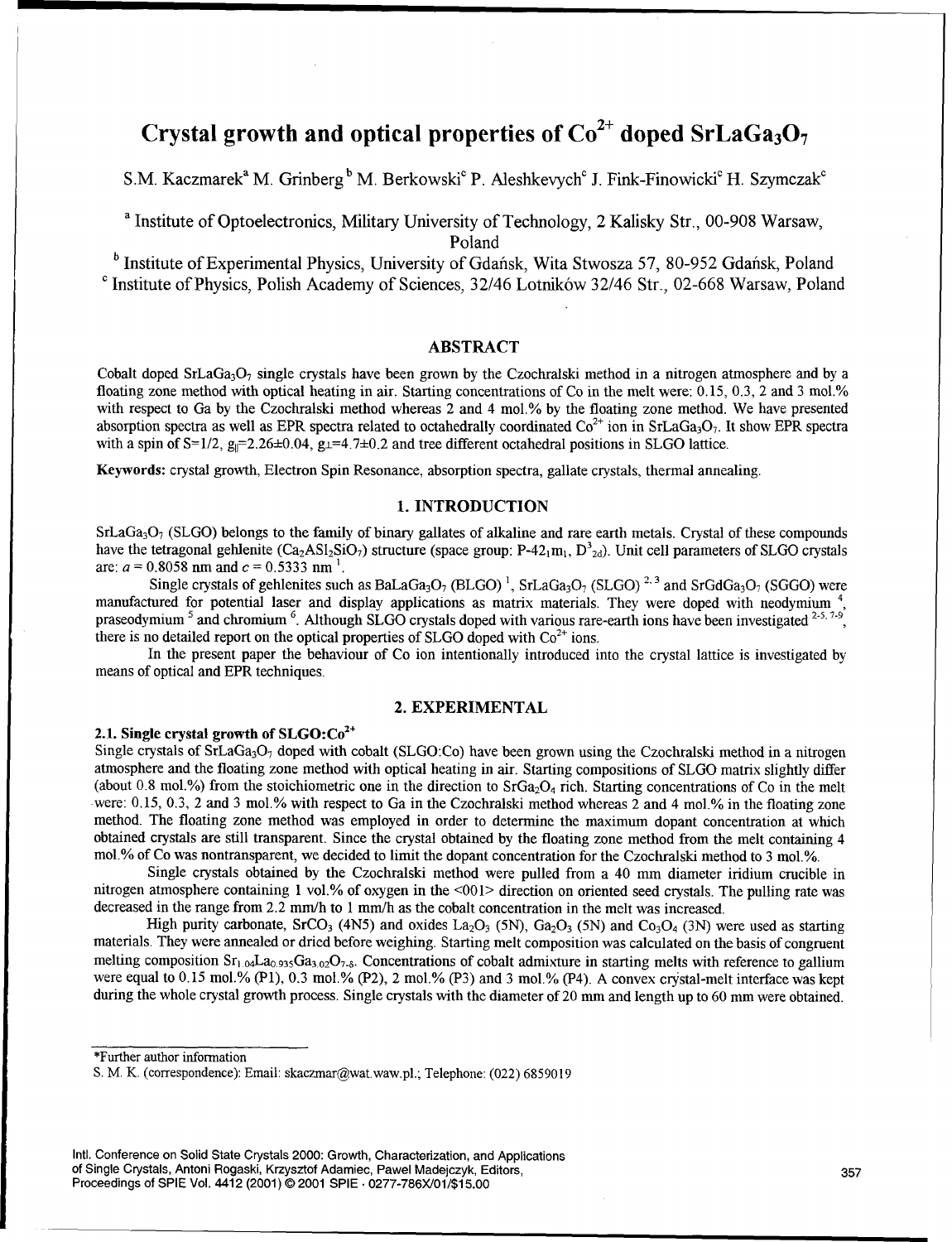They had a blue color the intensity of which increased with increasing dopant concentration. In the core region a precipitation extending along the crystal growth direction with a diameter of around 1 mm appeared in the crystal with the highest cobalt concentration (P4). Such precipitation's were not observed in crystals with lower dopant concentrations (P1-P3).

#### 2.2. Absorption measurements

To study of optical properties of the SLGO:Co single crystals, polished in both sides, parallel-plate samples of thickness from 0.3 to 1 mm were prepared. The absorption spectra were taken at 300 K in the spectral range between 190 - 25 000 nm using LAMBDA-900 PERKIN-ELMER and FTIR 1725 PERKIN-ELMER spectrophotometers. We have not noticed the emission related to Co in the visible and near infrared region. In this paper we present the absorption spectra of P3 sample. Changes in the absorption of P3 sample were also investigated after annealing treatment at 1050'C in the air for 16h.

#### 2.3. ESR measurements

The samples for measurement had dimension of  $2.5*2.5*2$  mm<sup>3</sup>. The experiments were performed with X-band spectrometer for frequency  $f = 9.25$  GHz. During measurements the samples were mounted in a helium gas-flow Oxford Instruments cryostat. The samples temperature was varied in the range 4K to 13 K. The samples were glued to a rotating sample holder for the measurements of the angular variation of the EPR spectra. In this paper we present the ESR spectra of both P1 and P3 samples.

# **3.** RESULTS

### 3.1. Absorption measurements

The octahedral crystal field acting on Co<sup>2+</sup> ion substituting Sr<sup>2+</sup> splits the sevenfold degenerate <sup>4</sup>F state into an orbital triplet  $^{4}T_1$ , followed by another orbital triplet  $^{4}T_2$  and an orbital singlet  $^{4}A_$ <sup>4</sup>T<sub>1</sub>, followed by another orbital triplet <sup>4</sup>T<sub>2</sub> and an orbital singlet <sup>4</sup>A<sub>2</sub> <sup>10</sup>. The next higher state of the free Co<sup>2+</sup> ion has the  ${}^{4}T_{1}$  (<sup>4</sup>P) configuration. The spin-orbit interaction and low symmetry f number of Kramer's doublets.  $Co^{2+}$  in the octahedral field has been investigated in various lattice long time ago <sup>11</sup>. Thus still there are many questions that are not clear and therefore have to be discussed. Especially it concerns the spin-orbit and electron - lattice interactions, the effects that are responsible for the specific absorption band shape.



Fig. 1. Absorption line shape of P3 crystal.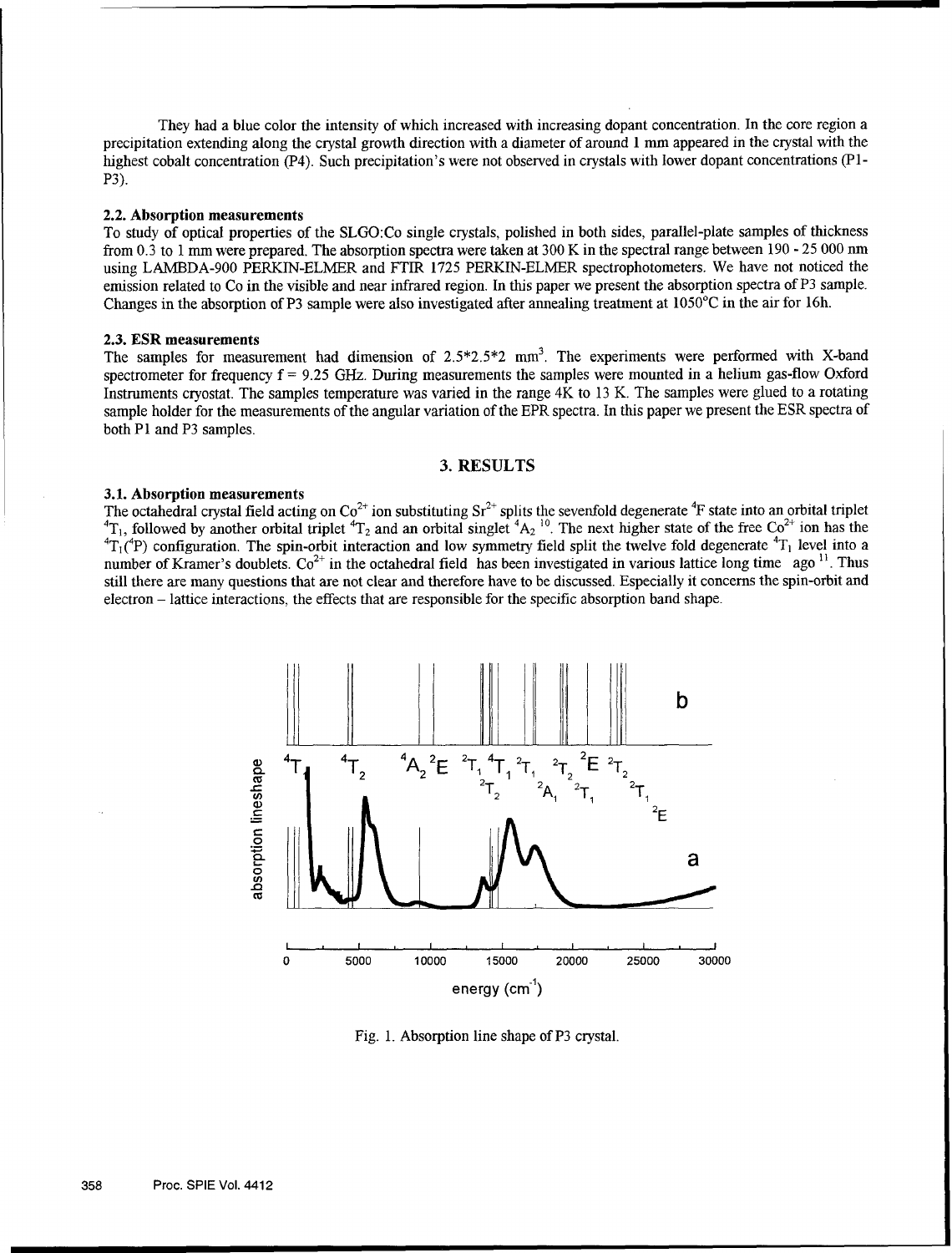Absorption line shape of the SrLaGa<sub>3</sub>O<sub>7</sub>:Co is presented in Fig. 1.a. The line shape has been obtained from the absorption spectrum by dividing the absorption by photon energy **12.** The main features of spectrum consist of a double band in the JR region (5000-7500  $cm^{-1}$ ) and triple band in the visible region (12500- 20000 cm<sup>-1</sup>). The latter absorption band is responsible for blue color of the sample. We notice also the strong absorption in the far IR, and in the UV region ( not indicated in figure).

One can analyze the spectrum of  $\text{Co}^{2+}$  (octahedrally coordinated 3d<sup>7</sup> system) using crystal field approach <sup>13</sup>, that describes the energetic structure of the ion by the crystal field strength parameter  $10Dq$ , the Racah parameters B and C, and the spin-orbit coupling  $\zeta$ . In Fig 1.b we present the energetic structure of octahedrally coordinated  $\text{Co}^{2+}$ , which was calculated for  $10Dq = 4750 \text{ cm}^{-1}$ ,  $B = 720 \text{ cm}^{-1}$ ,  $C = 3170 \text{ cm}^{-1}$  and spin – orbit coupling constant  $\zeta = 400 \text{ cm}^{-1}$ . It seems that values of parameters listed above reproduce quite well the energy of  ${}^4T_1 \rightarrow {}^4A_2$  absorption band. On the other hand one can see that calculated energy of the <sup>4</sup>T<sub>2</sub> multiplet is smaller than the energy of respective <sup>4</sup>T<sub>1</sub> $\rightarrow$ <sup>4</sup>T<sub>2</sub> absorption band. Up to some extend the situation is similar as far as the  ${}^4T_1 \rightarrow {}^4T_1$  transition is considered. Such a deviation is attributed to the strong Jahn-Teller coupling of the ground state. It was discussed elsewhere <sup>14</sup> that for such a system the real crystal field strength 1ODq can be different than the energy of absorption band.

One notices that the ground state of the system is well defined spin – orbit and Jahn-Teller splitted the  ${}^{4}T_1$ multiplet. Considering the relative intensities of the absorption bands our spectra are consistent with the spin-selection rule that allows only the quartet - quartet transitions and forbid the transitions from the ground state to the excited doublets. In Fig. L.a the solid vertical line heights are proportional to the percentage of quartet in given state. It is seen that one well reproduce the transitions from the ground state to the  ${}^{4}T_2$  and  ${}^{4}T_1$  states. Also the strength and position of the spin – allowed  $T_1 \rightarrow A_2$  transition seems to be well fitted. In fact the triple structure between 12500 cm<sup>-1</sup> and 20000 cm<sup>-1</sup> is related to the mixed states:  ${}^{4}T_1$  quartet and  ${}^{2}T_1$ ,  ${}^{2}T_2$ ,  ${}^{2}T_1$  and  ${}^{2}A_1$  doublets. The strong spin – orbit coupling that interacts together with the strong Jahn-Teller effect produces the specific feature of the absorption lineshape. Thus it is difficult to attribute the absorption peaks to the specific crystal field states unambiguously.

# **3.2.** Additional absorption after annealing treatment. **Co3 +** absorption

Fig. 2. presents absorption of P3 single crystal before (1) and after (2) annealing in oxygen for 16 **h** in the air. As it can be seen additional absorption band centered at about 1200 nm arises in the second case, which lead to decrease in the intensity of  $Co^{2+}$  absorption. This band may be connected with  ${}^{5}T_{2} \rightarrow {}^{5}E$  transition of  $Co^{3+}$  ion in octahedral coordination.



Fig. 2. Absorption of P3 crystal before (1) and after (2) annealing in the air for 16 h.

If we assume that annealing leads to ionization of  $\text{Co}^{2+}$  at octahedral positions of  $\text{Sr}^{2+}$  then at first approximation 10Dq for  $Co^{3+}$  system should be equal to 10Dq of  $Co^{2+}$  one. But obtaining due to ionization  $Co^{3+}$  ions have got smaller ionic radii  $(0.525$  as compare to  $0.65$  of  $Co^{2+15}$ ) and the strength of Coulomb interaction between central ion and ligands is much more greater, so 10Dq is also greater, about  $10Dq = 6606$  cm<sup>-1</sup>. Moreover, one can take into account also that in the  ${}^{5}T_{2}$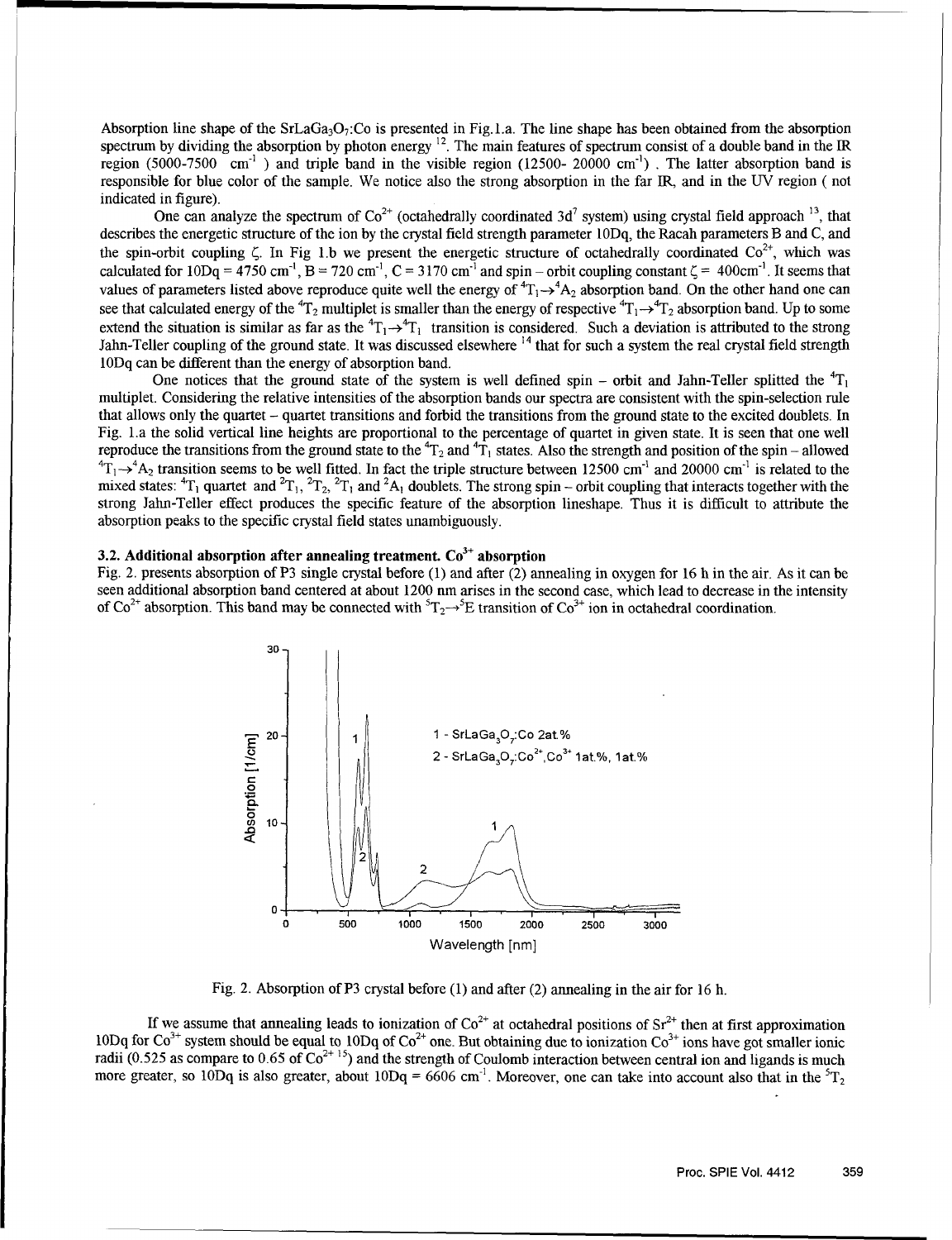ground state there arises strong lattice relaxation. So additional absorption at about 1200 nm may be correlated to  ${}^{5}T_{2}\rightarrow{}^{5}E$ transition of  $Co<sup>3+</sup>$  ion.

### 3.3. ESR spectra and their analysis

The ESR spectra were observed at temperatures from 4.2K to 12.4 K. No ESR lines that could be attributed to  $Co^{2+}$  pairs was observed. The spectrum consists of eight hyperfine structure components due to  $\text{Co}^{59}$  nuclear spin I=7/2. Fig. 3 shows typical ESR spectra of  $Co<sup>2+</sup>$  for the magnetic fields applied perpendicular and parallel to the c-axis direction and for two applied concentrations of  $Co^{2+}$  ions 0.15at.% and 2at.%. The group of the observed lines is interpreted as a consequence of the transition between the lowest Kramers doublet  $(M_s = \pm 1/2)$  levels.

The observed resonance signal is very anisotropic. The positions of experimental lines can be described by the spin-Hamiltonian of tetragonal symmetry with an effective spin S=1/2:

$$
\hat{H} = g_{\parallel} \mu_B H_z \hat{S}_z + g_{\perp} \mu_B (H_x \hat{S}_x + H_y \hat{S}_y)
$$
\n(1)

where:  $\mu_{\beta}$  - Bohr magneton, g<sub>[1</sub>=2.26±0.04, g<sub>1</sub>=4.7±0.2, H - magnetic field and S - electron spin. The obtained ESR data do not indicate presence of  $Co<sup>3+</sup>$  ions.

Fig. 4. presents angle dependencies of ESR lines. As it is seen there are tree different lines distinguishable corresponding to the tree octahedral nonequivalent positions of  $Co<sup>2+</sup>$  ions in SLGO lattice one of them being Sr positions. It is possible that some of  $Co^{2+}$  ions locates at tetrahedral  $Ga^{3+}$  positions (for this case fine structure from 3/2 spin should be observed and g factor should be equal to about 2). But we observed only a weak one signal in the range of  $g = 2$ .



Fig. 3. Typical ESR lines of SrLaGa<sub>3</sub>O<sub>7</sub>:Co single crystal for two cases H<sub>ic</sub> and H||c and two values of Co<sup>2+</sup> concentration 0.l5at.% and 2at.%.

Intensity of ESR lines changes after annealing of the crystal in the air in such a way that relative intensity of ESR line is smaller one. This confirms supposition about ionization process during annealing treatment of SLGO:Co sample.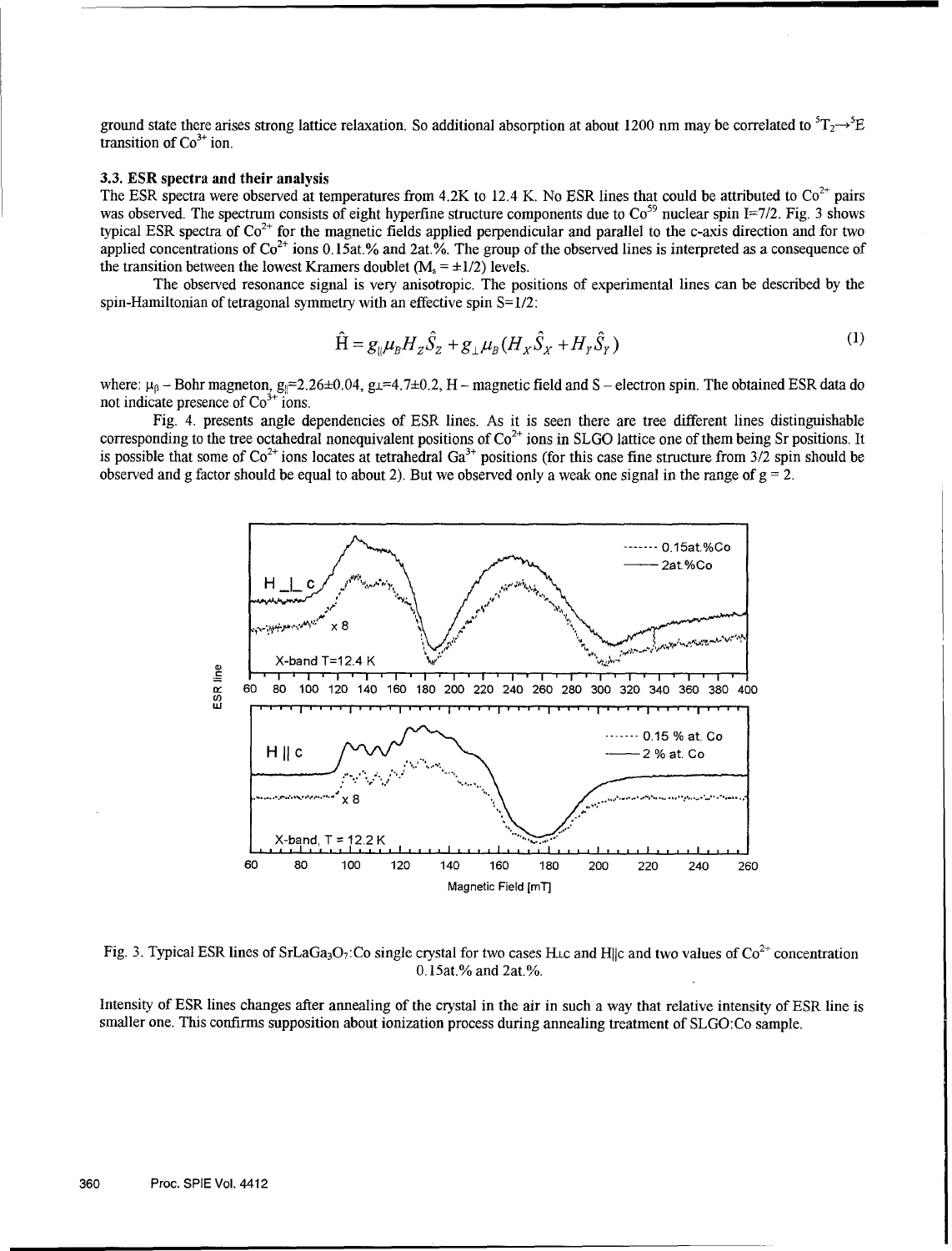# 4.CONCLUSIONS

Analysis of the absorption spectrum of Co doped  $SrLaGa<sub>3</sub>O<sub>7</sub>$  in the framework of the crystal field approach and EPR measurements allow to conclude that we deal with octahedrally coordinated  $Co<sup>2+</sup>$  ions, that replace the Sr in the lattice.

Analysis of the EPR spectrum confirm results obtained by optical measurements that there arise only  $\text{Co}^{2+}$  ions in SLGO:Co single crystals and indicate tree different octahedral positions of the ions one of which is  $Sr^{2+}$ .

Annealing at 1050°C in the air for 16h may perform about 50%  $Co^{2+}$  ions to  $Co^{3+}$  state. The coordination of  $Co^{3+}$ ions seems to be also octahedral.

It may be supposed that the quality (absence of the precipitation in the core region) of highly doped crystals will considerably improve if the above fact will be taken into account when calculating the starting composition of the melt. This will make an optimization of the starting melt composition possible.





#### ACKNOWLEDGEMENTS

Authors thank to dr M. Palczewska from ITME Warsaw for some ESR investigations. This paper is partly supported by Grant of Polish Committee for Scientific Research no 2P03 B003 13.